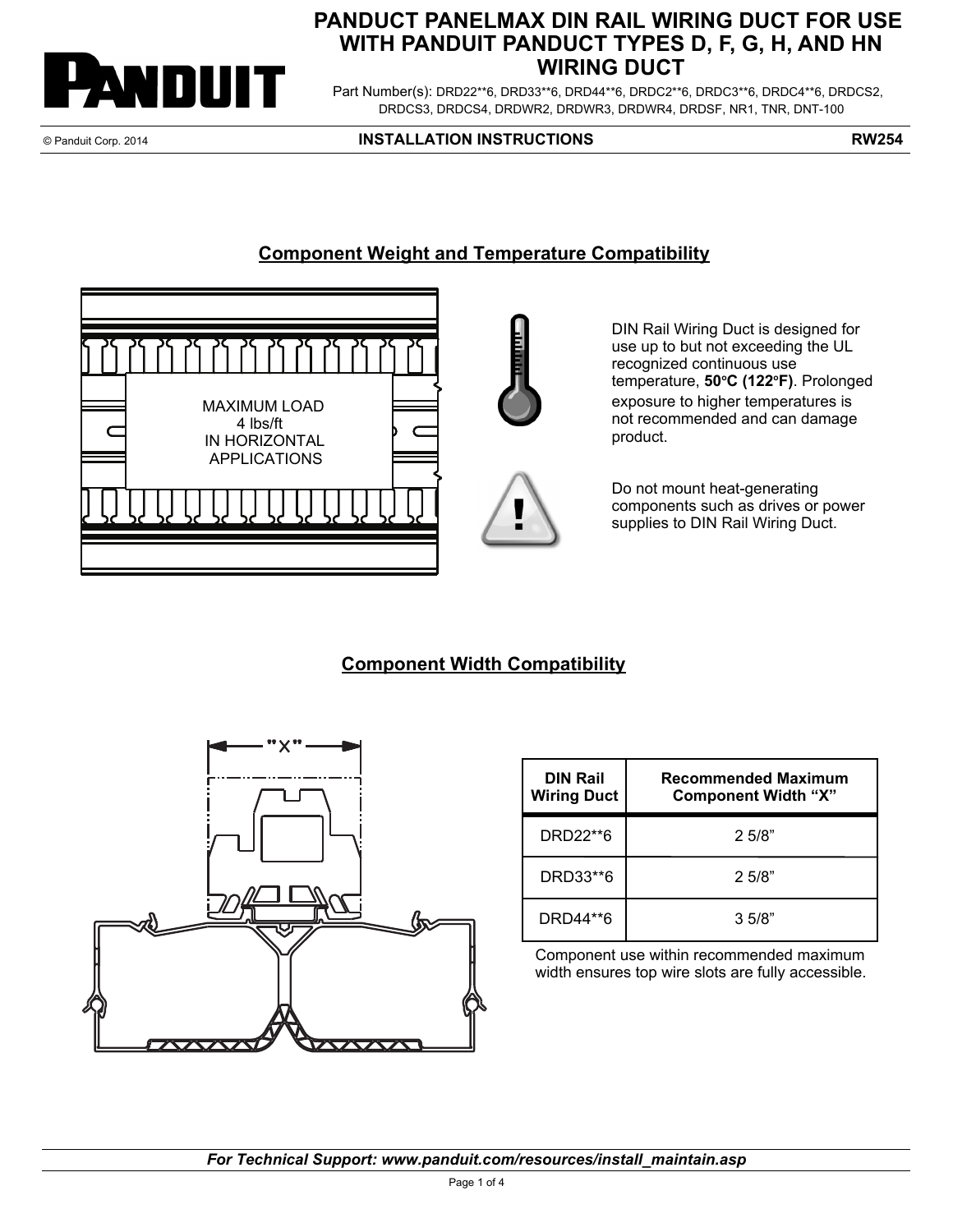

*For Technical Support: www.panduit.com/resources/install\_maintain.asp*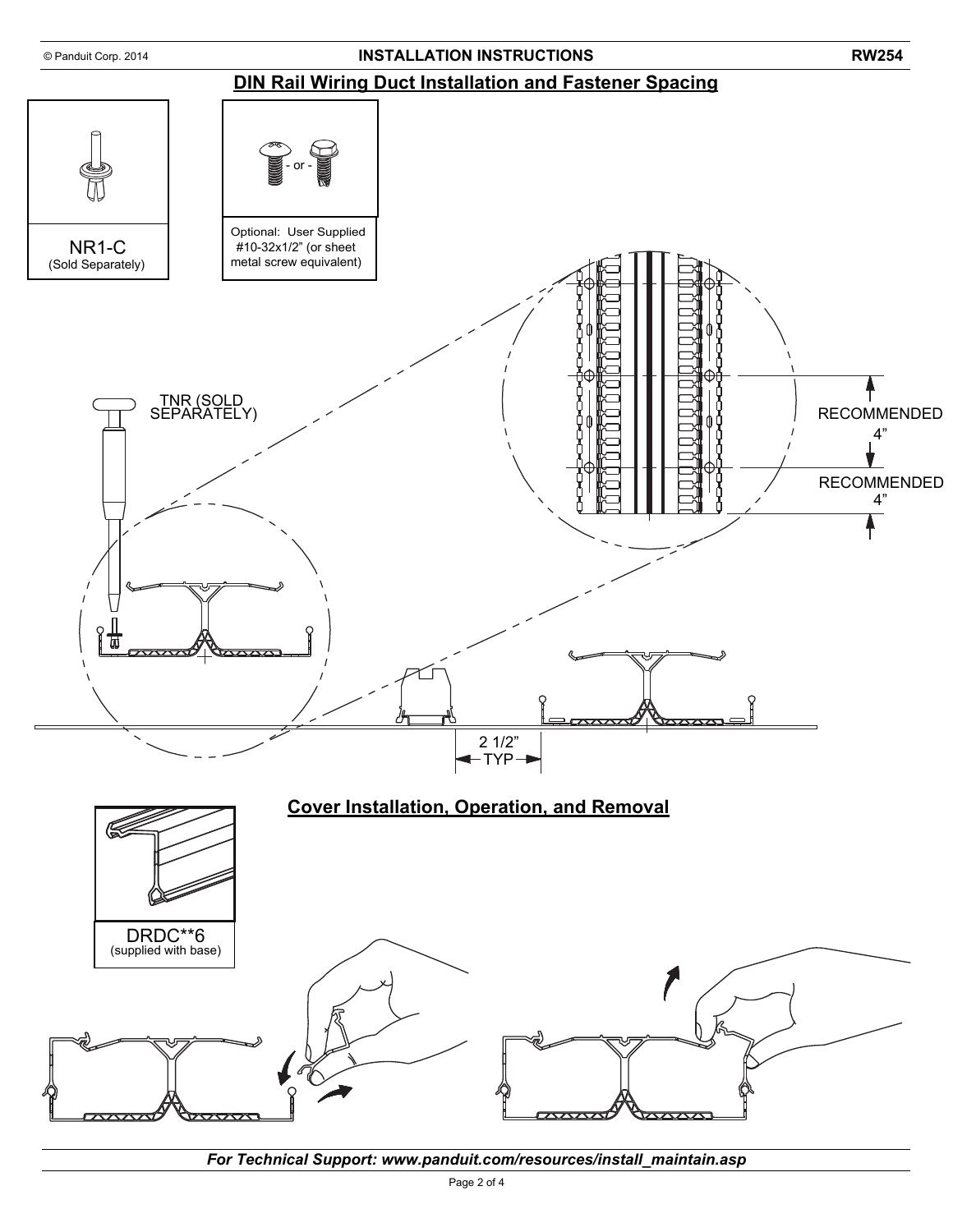## **Installing Rail to DIN Rail Wiring Duct**